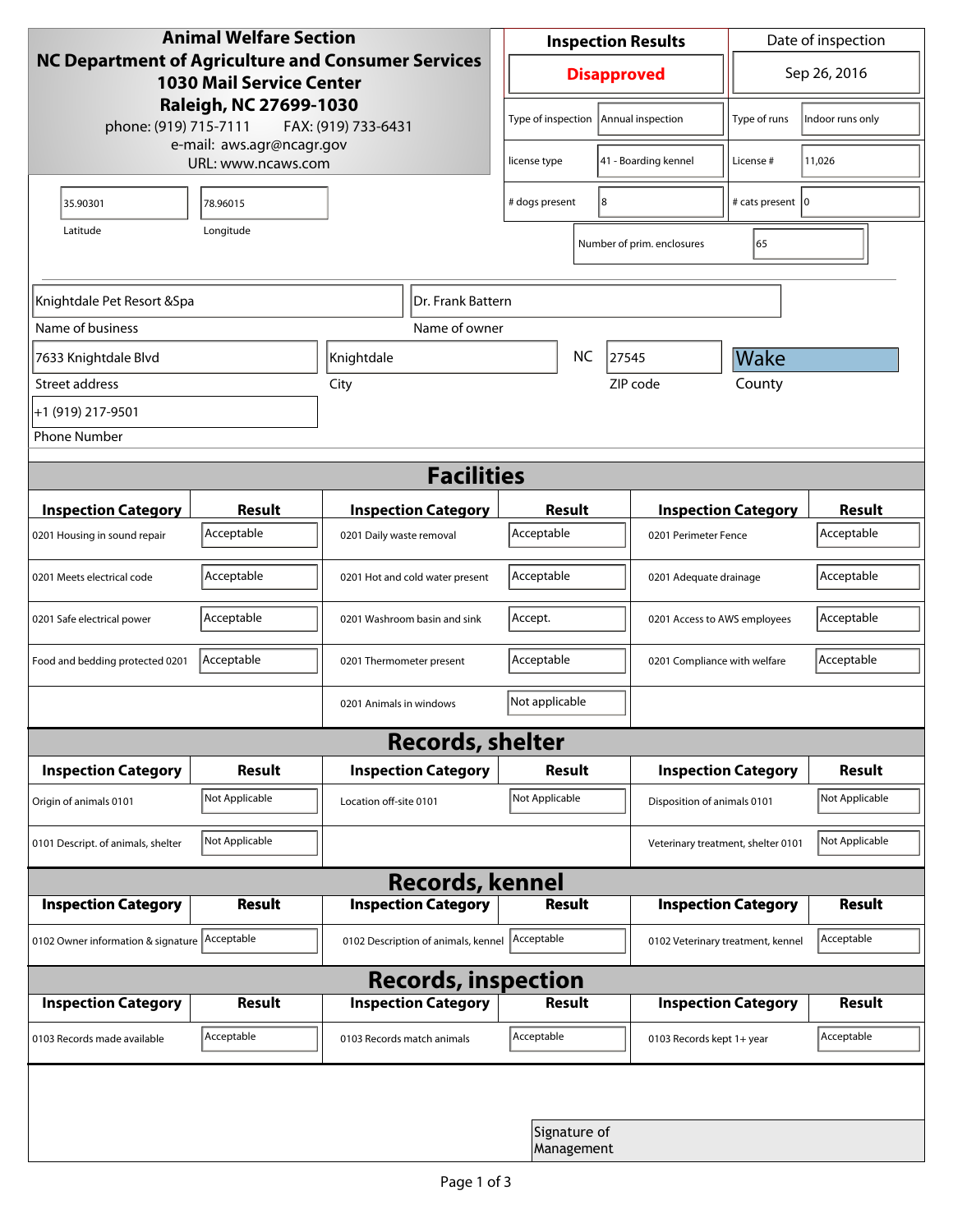| <b>Animal Welfare Section, NCDA&amp;CS</b> |                |                                                             | Date of inspection<br><b>Inspection Results</b> |                                     |           |                |  |  |
|--------------------------------------------|----------------|-------------------------------------------------------------|-------------------------------------------------|-------------------------------------|-----------|----------------|--|--|
| Inspection Report, continued               |                |                                                             | <b>Disapproved</b>                              |                                     |           | Sep 26, 2016   |  |  |
|                                            |                |                                                             |                                                 |                                     | <b>NC</b> |                |  |  |
| Knightdale Pet Resort & Spa                |                | Dr. Frank Battern                                           | Knightdale                                      |                                     |           |                |  |  |
| <b>Indoor facilities</b>                   |                |                                                             |                                                 |                                     |           |                |  |  |
| <b>Inspection Category</b>                 | Result         | <b>Inspection Category</b>                                  | Result                                          | <b>Inspection Category</b>          |           | <b>Result</b>  |  |  |
| 0202 Ambient temperature, indoor           | Acceptable     | 0202 Ventilation, indoor                                    | Acceptable                                      | Acceptable<br>0202 Lighting, indoor |           |                |  |  |
| 0202 Imperv./Sanitary surf., indoor        | Acceptable     | 0202 Drainage, indoor                                       | Acceptable                                      |                                     |           |                |  |  |
| <b>Outdoor facilities</b>                  |                |                                                             |                                                 |                                     |           |                |  |  |
| <b>Inspection Category</b>                 | <b>Result</b>  | <b>Inspection Category</b>                                  | Result                                          | <b>Inspection Category</b>          |           | <b>Result</b>  |  |  |
| 0203 Impervious surfaces, outdoor          | Not Applicable | 0203 Housing, 1 per animal                                  | Not Applicable                                  | 0203 Protection from elements       |           | Not Applicable |  |  |
| 0203 Owner advised, outdoor                | Not Applicable | 0203 Drainage, outdoor                                      | Not Applicable                                  |                                     |           |                |  |  |
| <b>Primary enclosures</b>                  |                |                                                             |                                                 |                                     |           |                |  |  |
| <b>Inspection Category</b>                 | Result         | <b>Inspection Category</b>                                  | Result                                          | <b>Inspection Category</b>          |           | <b>Result</b>  |  |  |
| 0204 Drainage prev. cross contam.          | Acceptable     | 0204 Fence height >= 5 feet                                 | Acceptable                                      | 0204 1:10 ratio, person: human      |           | Acceptable     |  |  |
| 0204 Surf. impervious to moisture          | Acceptable     | 0204 Enclosure is escape proof                              | Acceptable                                      | 0204 Cats, $>=$ 4 sq. ft. / adult   |           | Acceptable     |  |  |
| 0204 Prevent contact with wood             | Acceptable     | 0204 Solid resting surface                                  | Acceptable                                      | 0204 Cats, $<= 12$ / enclosure      |           | Acceptable     |  |  |
| 0204 Enclosures in sound repair            | Not Acceptable | 0204 Cats, raised resting surface                           | Acceptable                                      | 0204 Cats, 1 litter pan / 3 adults  |           | Acceptable     |  |  |
| 0204 Size of enclosure                     | Acceptable     | 0204 Dogs, supervision if > 4                               | Acceptable                                      |                                     |           |                |  |  |
| Feeding                                    |                |                                                             |                                                 |                                     |           |                |  |  |
| <b>Inspection Category</b>                 | <b>Result</b>  | <b>Inspection Category</b>                                  | <b>Result</b>                                   | <b>Inspection Category</b>          |           | <b>Result</b>  |  |  |
| 0205 Feeding, 1x / day, adult              | Acceptable     | 0205 Feeding, 1 bowl / adult                                | Acceptable                                      | 0205 Feeding, commercial food       |           | Acceptable     |  |  |
| 0205 Feeding, bowl in good repair          | Acceptable     | 0205 Feeding, quality food                                  | Acceptable                                      | 0205 Feeding, bowl is protected     |           | Acceptable     |  |  |
| 0205 Feeding, 2x / day, young              | Acceptable     |                                                             |                                                 |                                     |           |                |  |  |
|                                            |                | <b>Watering</b>                                             |                                                 |                                     |           |                |  |  |
| <b>Inspection Category</b>                 | Result         | <b>Inspection Category</b>                                  | <b>Result</b>                                   |                                     |           |                |  |  |
| 0206 Watering, continuous access           | Acceptable     | 0206 Watering, bowl in good repair                          | Acceptable                                      |                                     |           |                |  |  |
|                                            |                | <b>Sanitation/Employees/Classification &amp; Separation</b> |                                                 |                                     |           |                |  |  |
| <b>Inspection Category</b>                 | <b>Result</b>  | <b>Inspection Category</b>                                  | <b>Result</b>                                   | <b>Inspection Category</b>          |           | <b>Result</b>  |  |  |
| 0207 Waste removal 2x / day                | Acceptable     | 0207 Grounds overgrown                                      | Acceptable                                      | 0207 Young given social interact.   |           | Not Applicable |  |  |
| 0207 Animals removed while clean           | Acceptable     | 0207 Pest Control                                           | Acceptable                                      | 0207 Species separated              |           | Acceptable     |  |  |
|                                            |                |                                                             | Signature of<br>Management                      |                                     |           |                |  |  |